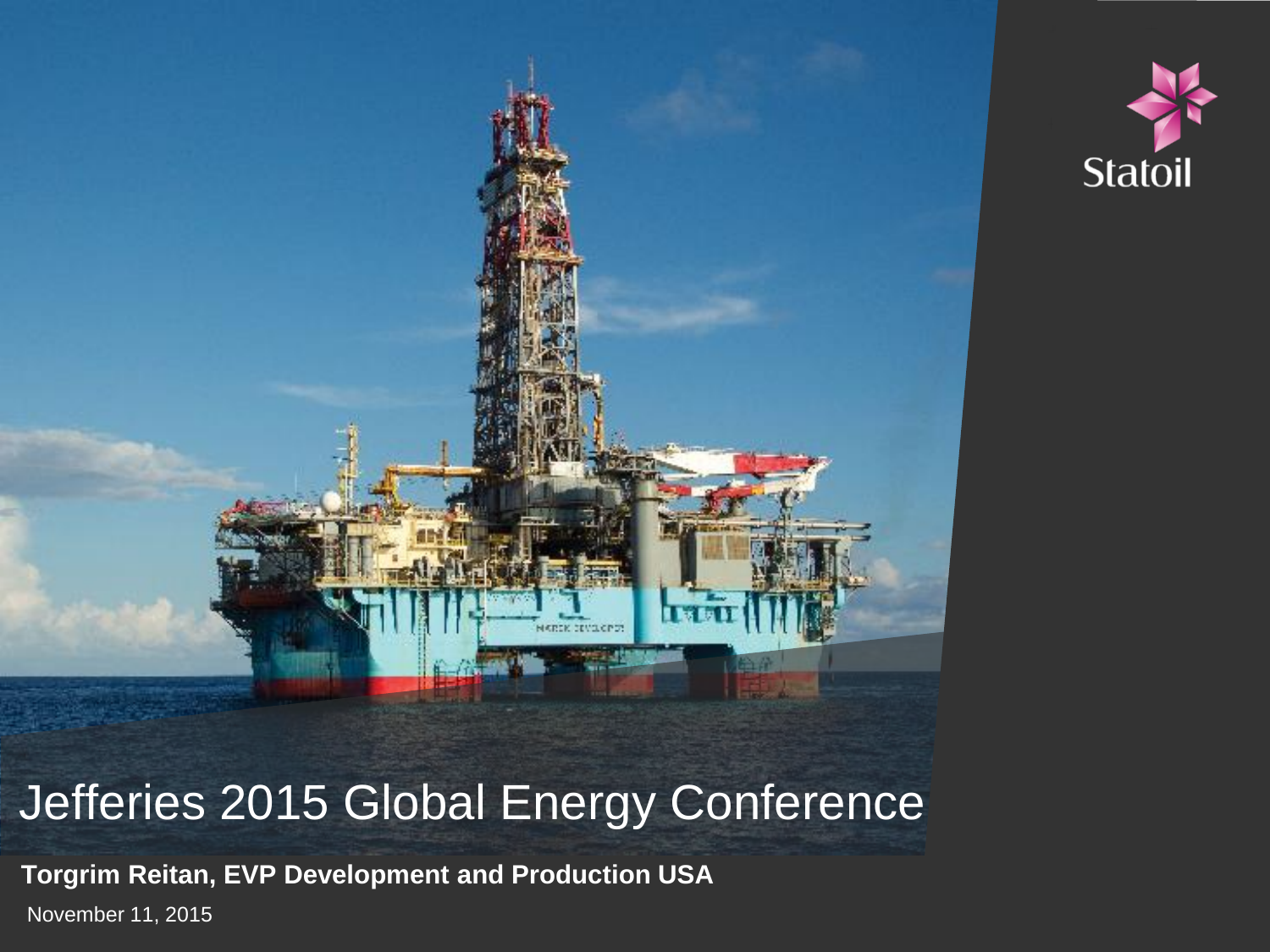# Statoil – Key Facts



Norway, International & USA

International

North America

Norway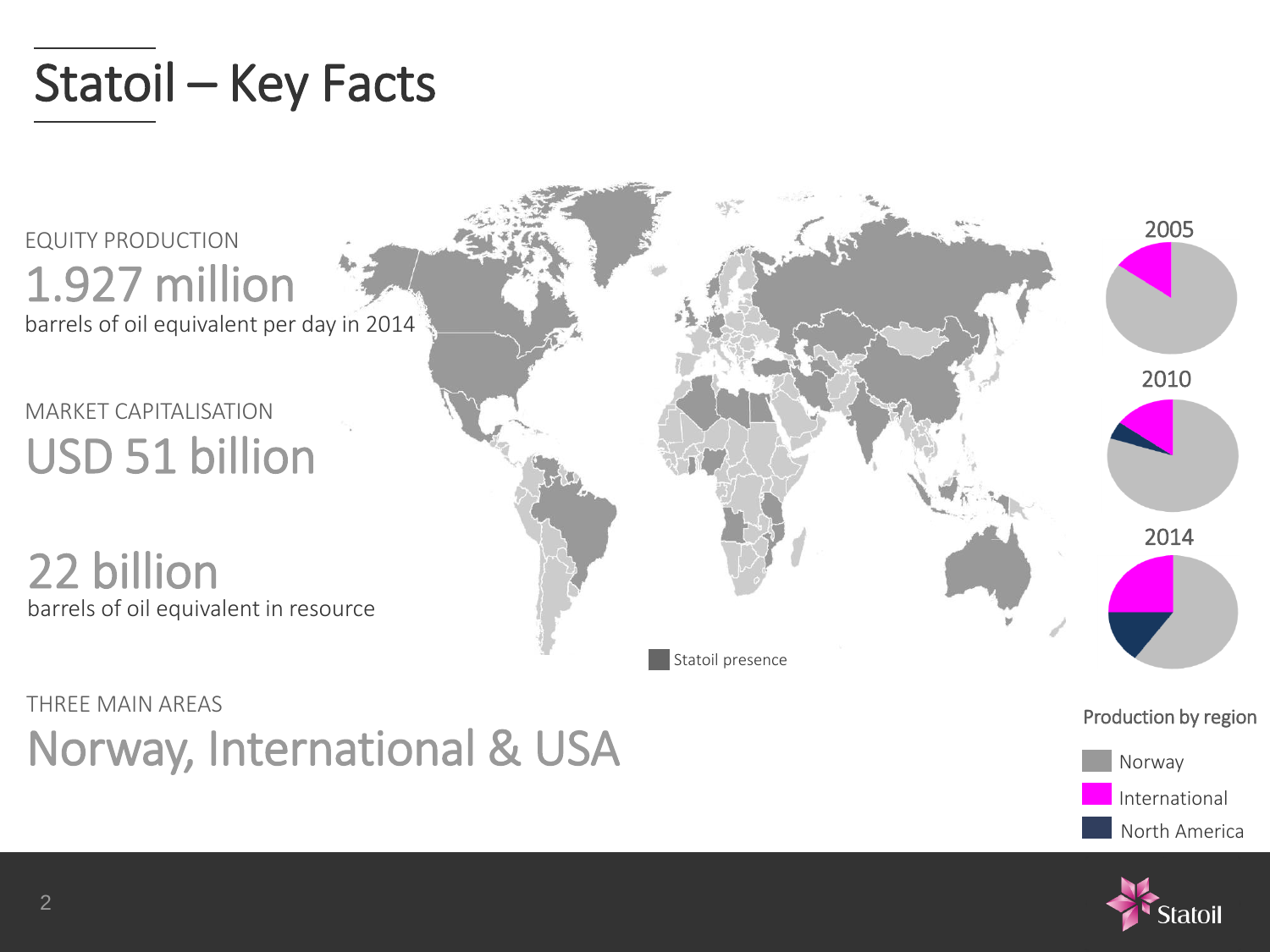# Statoil journey in the US

Statoil USA 2004 - 2015 Production Profile

Onshore GOM



Note: Onshore consists of US Onshore operations (Marcellus, Eagle Ford & Bakken). Offshore consists of GoM-assets.

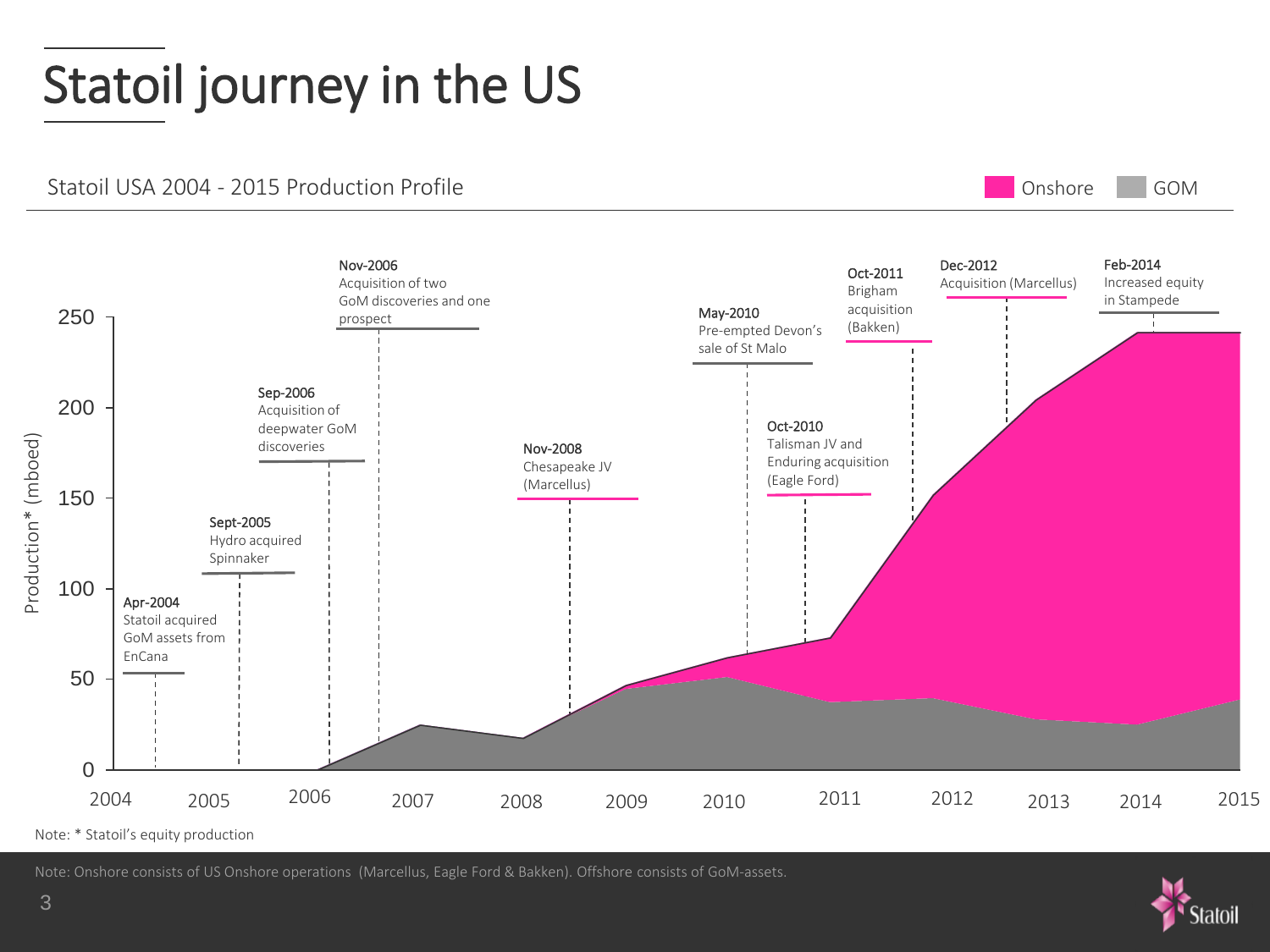### $\overline{a}$ Creating long-term value across the value chain



- Premium portfolio in core plays
- Production ~ 217kboe/d
- Increased value from well manufacturing
- Upside from new technology development



- Strong and balanced high quality portfolio
- Production ~41kboe/d
- **Positioned for high value** growth
- Expected to be one of the major deepwater producer in 2020.

US Onshore **CONSOLUTE:** Gulf of Mexico Value uplift and trading



- Proximity and access to premium markets
- High flexibility across value chain
- Maximising upstream value
- Integrated trading organisation in place

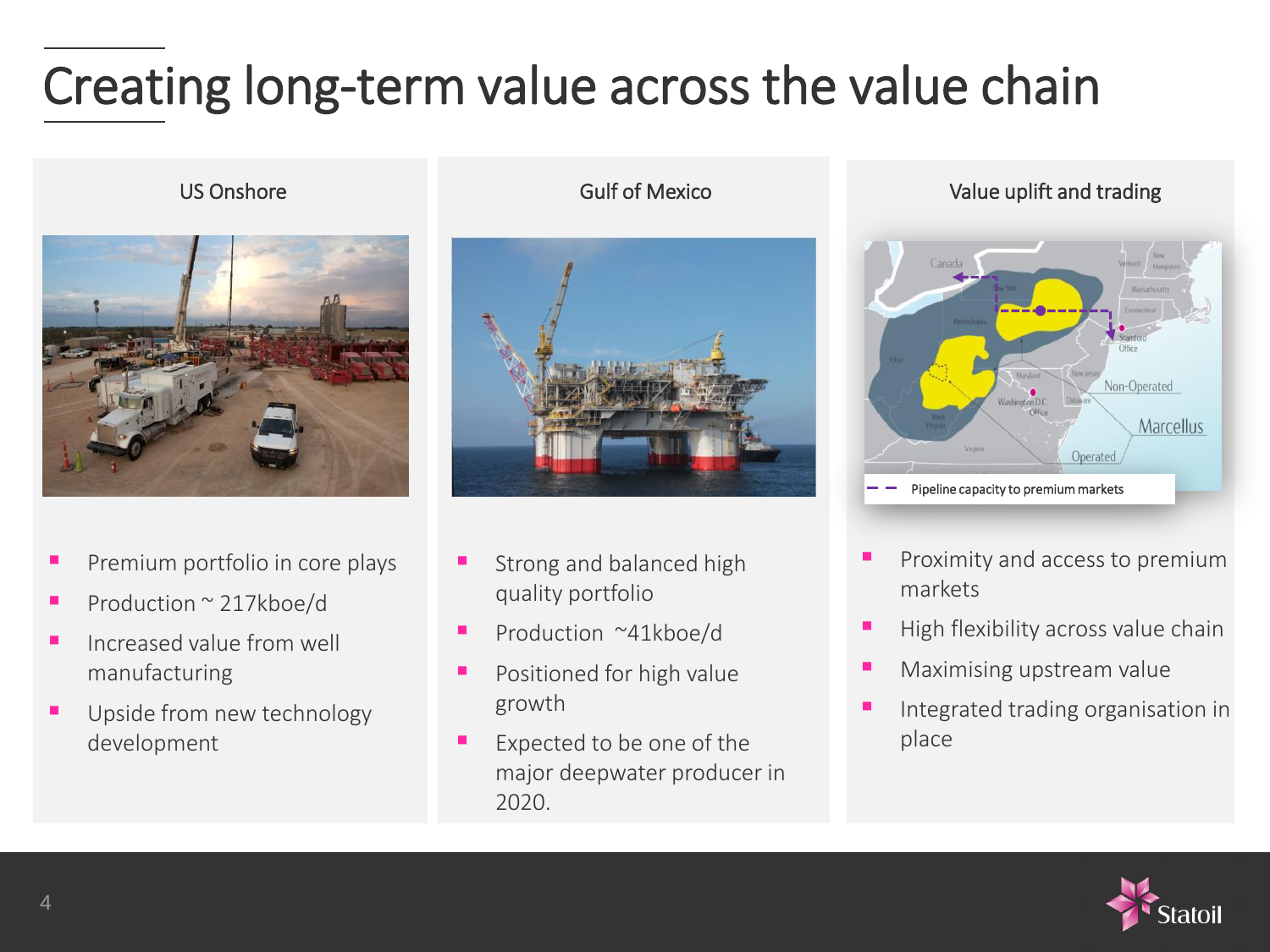## Firm priorities | Strong operational performance Efficiency improvements coming through

| High value growth                  | ■ >3% organic production growth in 2015<br>Reducing organic capex level to USD 16.5 bn <sup>1)</sup> in 2015<br>• Strong cash flow generation YTD 2015                       |
|------------------------------------|------------------------------------------------------------------------------------------------------------------------------------------------------------------------------|
| Increase efficiency                | Efficiency program target of USD 1.7 bn. from 2016<br>• Material capex flexibility in 2017-2018<br>Reducing exploration spend level to USD $\sim$ 3 bn <sup>1)</sup> in 2015 |
| Prioritise capital<br>distribution | • Firm dividend policy<br>• Robust financials: Maintaining 15-30% net debt to capital<br>employed<br>■ 3Q 2015 dividend of USD 0.2201                                        |

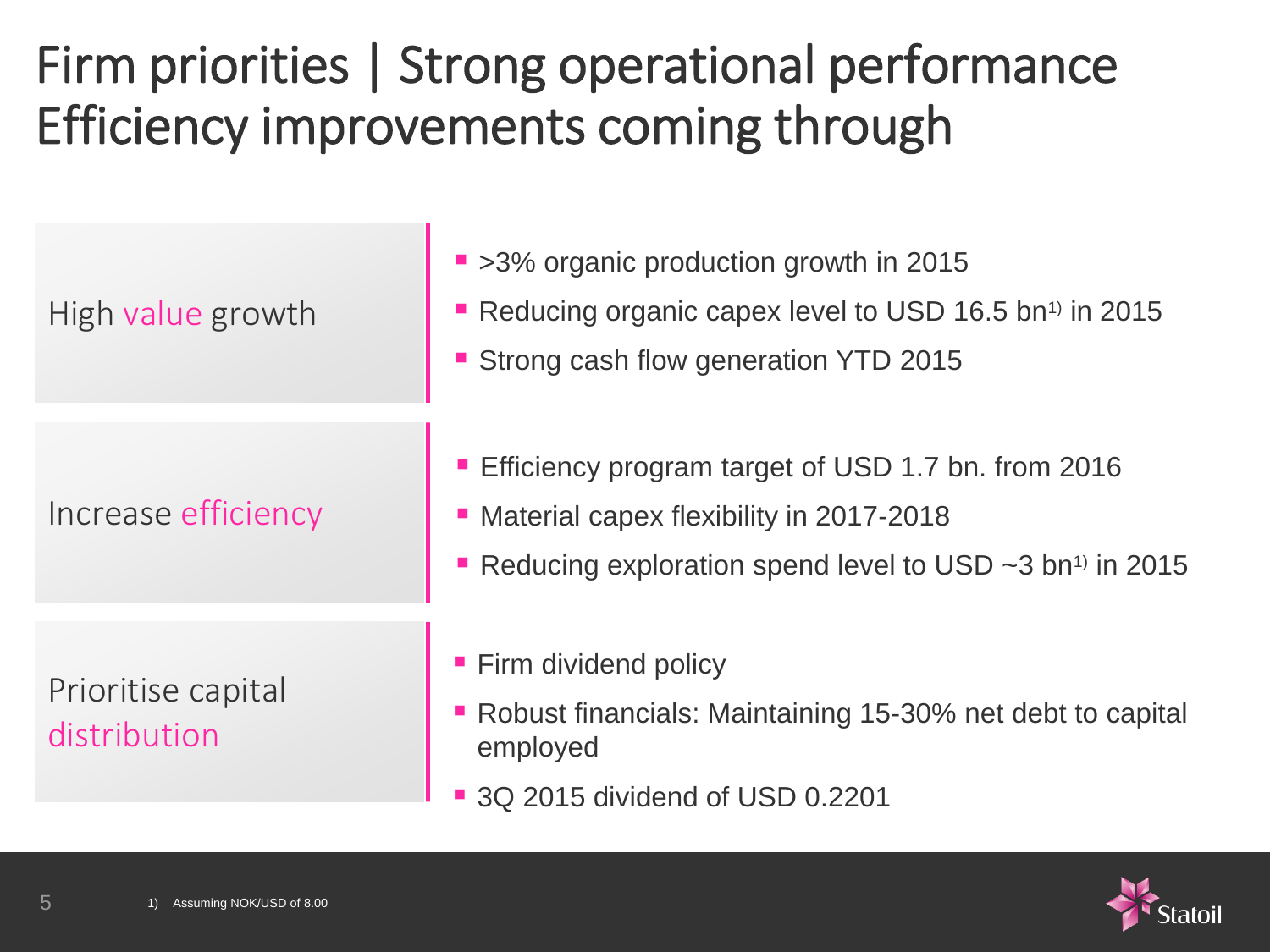### Forward-looking statements

This presentation contains certain forward-looking statements that involve risks and uncertainties. In some cases, we use words such as "ambition", "continue", "could", "estimate", "expect", "focus", "likely", "may", "outlook", "plan", "strategy", "will", "guidance" and similar expressions to identify forward-looking statements. All statements other than statements of historical fact, including, among others, statements regarding future financial position, results of operations and cash flows; changes in the fair value of derivatives; future financial ratios and information; future financial or operational portfolio or performance; future market position and conditions; business strategy; growth strategy; future impact of accounting policy judgments; sales, trading and market strategies; research and development initiatives and strategy; market outlook and future economic projections and assumptions; competitive position; projected regularity and performance levels; expectations related to our recent transactions and projects, completion and results of acquisitions, disposals and other contractual arrangements; reserve information; future margins; projected returns; future levels, timing or development of capacity, reserves or resources; future decline of mature fields; planned maintenance (and the effects thereof); oil and gas production forecasts and reporting; domestic and international growth, expectations and development of production, projects, pipelines or resources; estimates related to production and development levels and dates; operational expectations, estimates, schedules and costs; exploration and development activities, plans and expectations; projections and expectations for upstream and downstream activities; oil, gas, alternative fuel and energy prices; oil, gas, alternative fuel and energy supply and demand; natural gas contract prices; timing of gas off-take; technological innovation, implementation, position and expectations; projected operational costs or savings; projected unit of production cost; our ability to create or improve value; future sources of financing; exploration and project development expenditure; effectiveness of our internal policies and plans; our ability to manage our risk exposure; our liquidity levels and management; estimated or future liabilities, obligations or expenses and how such liabilities, obligations and expenses are structured; expected impact of currency and interest rate fluctuations; expectations related to contractual or financial counterparties; capital expenditure estimates and expectations; projected outcome, objectives of management for future operations; impact of PSA effects; projected impact or timing of administrative or governmental rules, standards, decisions, standards or laws (including taxation laws); estimated costs of removal and abandonment; estimated lease payments, gas transport commitments and future impact of legal proceedings are forward-looking statements. You should not place undue reliance on these forwardlooking statements. Our actual results could differ materially from those anticipated in the forwardlooking statements for many reasons.

These forward-looking statements reflect current views about future events and are, by their nature, subject to significant risks and uncertainties because they relate to events and depend on circumstances that will occur in the future. There are a number of factors that could cause actual results and developments to differ materially from those expressed or implied by these forward-looking statements, including levels of industry product supply, demand and pricing; price and availability of alternative fuels; currency exchange rate and interest rate fluctuations; the political and economic policies of Norway and other oil-producing countries; EU directives; general economic conditions; political and social stability and economic growth in relevant areas of the world; the sovereign debt situation in Europe; global political events and actions, including war, terrorism and sanctions; security breaches; situation in Ukraine; changes or uncertainty in or non-compliance with laws and governmental regulations; the timing of bringing new fields on stream; an inability to exploit growth or investment opportunities; material differences from reserves estimates; unsuccessful drilling; an inability to find and develop reserves; ineffectiveness of crisis management systems; adverse changes in tax regimes; the development and use of new technology; geological or technical difficulties; operational problems; operator error; inadequate insurance coverage; the lack of necessary transportation infrastructure when a field is in a remote location and other transportation problems; the actions of competitors; the actions of field partners; the actions of governments (including the Norwegian state as majority shareholder); counterparty defaults; natural disasters and adverse weather conditions, climate change, and other changes to business conditions; an inability to attract and retain personnel; relevant governmental approvals; industrial actions by workers and other factors discussed elsewhere in this report. Additional information, including information on factors that may affect Statoil's business, is contained in Statoil's Annual Report on Form 20-F for the year ended December 31, 2013, filed with the U.S. Securities and Exchange Commission, which can be found on Statoil's website at [www.statoil.com](http://www.statoil.com/). Although we believe that the expectations reflected in the forward-looking statements are reasonable, we cannot assure you that our future results, level of activity, performance or achievements will meet these expectations. Moreover, neither we nor any other person assumes responsibility for the accuracy and completeness of the forward-looking statements. Unless we are required by law to update these statements, we will not necessarily update any of these statements after the date of this report, either to make them conform to actual results or changes in our expectations.